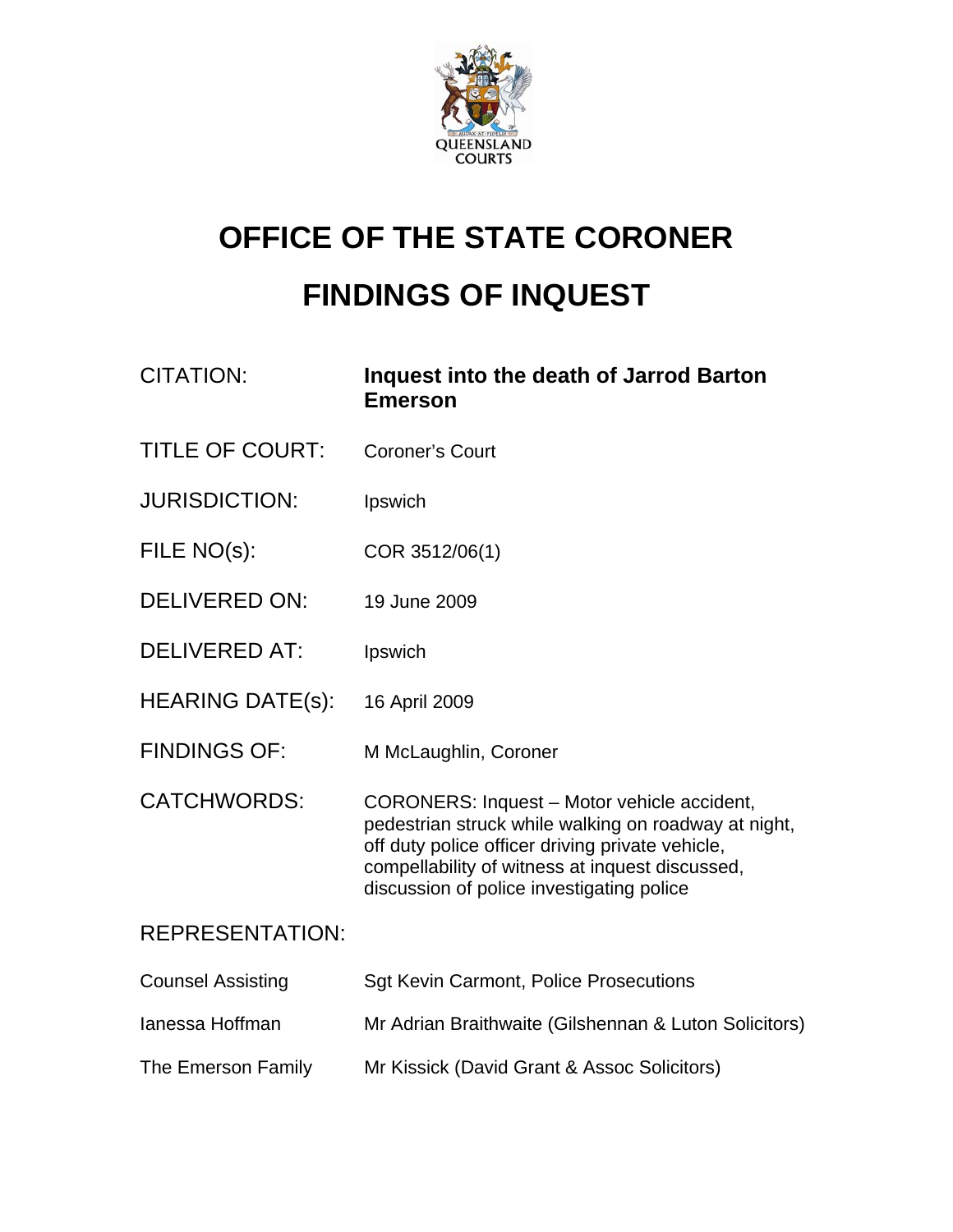The 22<sup>nd</sup> December 2006 was the 23<sup>rd</sup> birthday of Jarrod Barton Emerson. Mr Emerson had attended a party in Lowood during the evening, and he then set out to walk from the party to his mother's residence at 28 Kent Rd., Lowood. Shortly before midnight he was walking on Forest Hill Fernvale Road in a westerly direction towards Kent Rd. The night was fine and clear.

Forest Hill Fernvale Rd progresses west in a straight line until the intersection with Reinbotts Rd, where there is a moderate left hand curve, and then it continues again in a straight line. There is street lighting at the intersection and a further light about 60 metres west of there. Beyond that further light there is no lighting and the road is bordered on both sides by open grassed fields. There are grass verges on both sides of the road and on the southern side there is a bitumen footpath running parallel to, and several metres from, the road. The road is a two lane bitumen road with a marked centre line, but no edge/fog lines. The speed limit in the area west of Reinbotts Rd is 80 km/hr.

At about 11.52pm Mr Emerson was approximately 230 metres west of Reinbotts Rd when he was struck on the roadway by a motor vehicle which was also traveling west on Forest Hill Fernvale Rd. He died at the scene as a result of injuries sustained in the collision.

The vehicle was a 2000 Mitsubishi Verada sedan, Reg 416HFL being driven by Ianessa Lorraine Hoffmann. Ms Hoffmann was a police officer who had just finished work in Lowood, and was driving her private vehicle home. She was traveling alone.

## **Ms Hoffmann**

In a signed statement, Ms Hoffmann says she had worked a shift with Constable Lisa Dunne at Lowood. They both left the station about 11.40pm and as Constable Dunne was the on-call officer she drove a police vehicle home, and Hoffman drove her own vehicle. She says she was traveling at the speed limit of 80km/hr on Forest Hill Fernvale Rd, and about half way along the straight section before Reinbotts Rd she looked in the rear view mirror and saw a vehicle some distance behind. She rounded the gradual left curve in the road and as she traveled into the unlit section of the road she saw Mr Emerson "right in front of my car. He was facing my car and was right in front of the inside of my left headlight". She noticed his left arm was outstretched, and before she had time to react, the vehicle struck him and he was propelled into the windscreen. She initially braked heavily, but then became concerned this may cause Mr Emerson to fall from the vehicle and land in front of it, so she then eased off the brake and slowed the car gradually to a stop, with the result that Mr Emerson remained on the car.

Ms Hoffmann says a man and a woman, Julie and Errol Hayes, stopped in another vehicle, and came to give assistance. She then says she saw Constable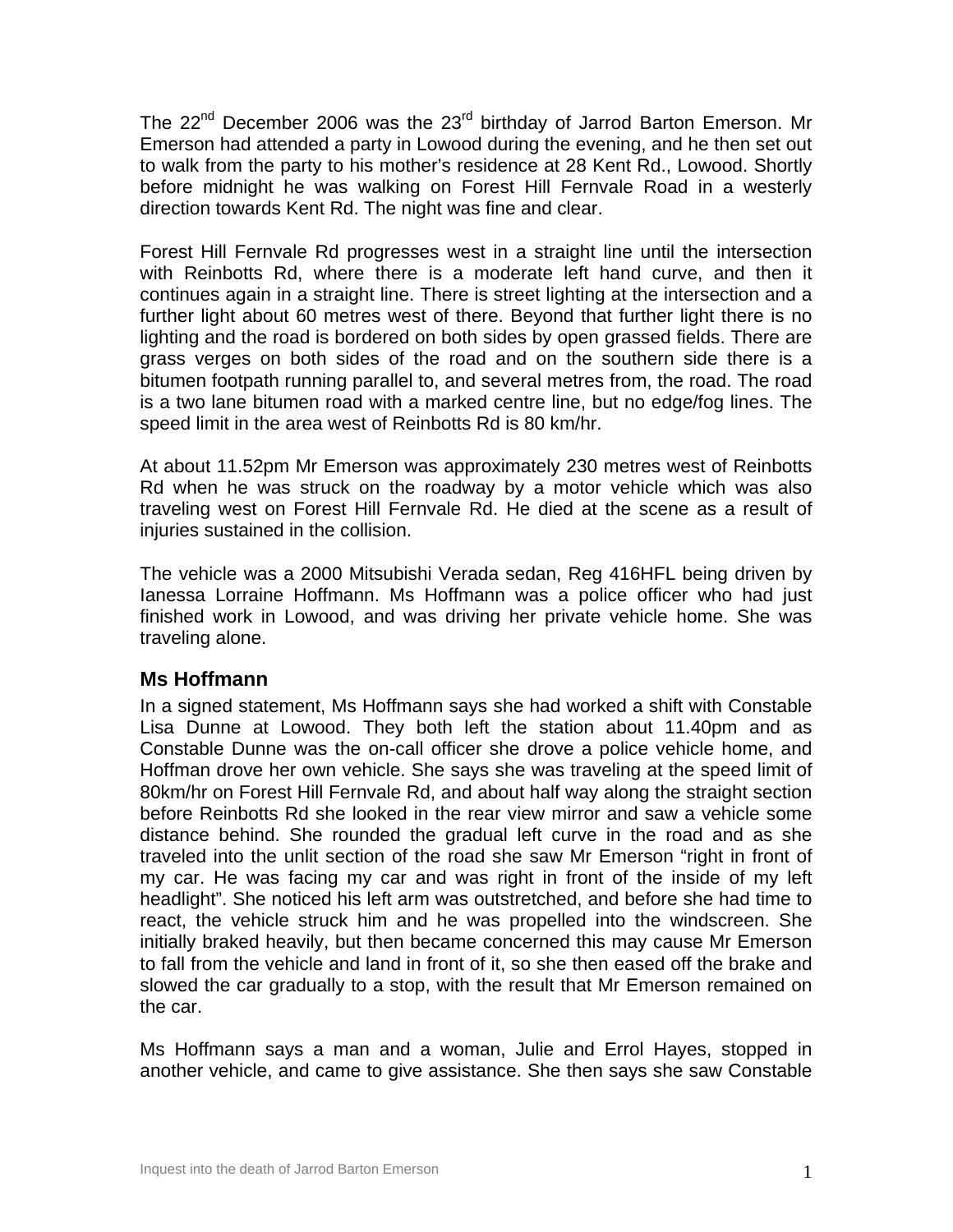Dunne approaching in the police vehicle, and she waved the vehicle over and told Dunne what had happened.

Tragically, as well as Mr Emerson losing his life, this accident has had a devastating effect on Ms Hoffmann. She never returned to police duty after the accident, and later she resigned from the police service. She has since then had multiple admissions to a psychiatric hospital, undergoing a variety of treatments. She continues to be consumed by feelings of guilt over the death, and a report from her psychiatrist indicated that compelling her to give evidence at the inquest would have a "severe negative impact on her state of mind" and would risk her becoming "actively suicidal". On that basis, I declined a request from the family of Mr Emerson to compel Ms Hoffmann to attend the inquest. Formal reasons for that decision were given by me at the time of the decision.

## **Other Police Officers**

Constable Lisa Dunne gave evidence. She said that she and Hoffman left the police station at the same time in separate cars, however she performed a short patrol of the town before proceeding home, and therefore estimated she would have been no more than 3 or 4 minutes behind Hoffman, who drove home directly from the station. Dunne was on call even though she was going home, and therefore she drove a police vehicle. She came upon the scene of the accident and saw Hoffman standing on the roadway, with the parked vehicle perhaps 30 metres further along the road. She spoke to Hoffman who said "She was on the road, I didn't see her" and Hoffman appeared to be in shock. She checked on Mr Emerson and noted there were signs of life, and that he was in fact a male person.

In a written statement Dunne indicated that when she arrived Mr and Mrs Hayes were already there, and Mrs Hayes had put a blanket over Mr Emerson. At the inquest she corrected this advice, and said she was positive she was the first person to arrive at the scene, and that Mr and Mrs Hayes must have arrived while she was seated in Hoffman's car attending to Mr Emerson. She refuted a suggestion that she had been following behind Hoffman's vehicle when the collision occurred, and also denied that Hoffman had made any comment to the effect that she had looked in her rear view mirror immediately prior to the impact with Mr Emerson.

Constable Freya Starr also gave evidence. She arrived on the scene a considerable time after the collision, and was one of the police who eventually drove to the residence of Mr Emerson's mother to inform her of the death of her son. She said that she spoke with a number of people at the scene including Constable Dunne, however she did not speak to Hoffmann. She refuted a suggestion that she was told by Dunne that Dunne was "hot on the heels" of Hoffmann's vehicle when the collision occurred. She recalled speaking with Mr Emerson's sister at the residence, and accepted she may have also spoken with the mother. While she did not recall details of her discussions with either the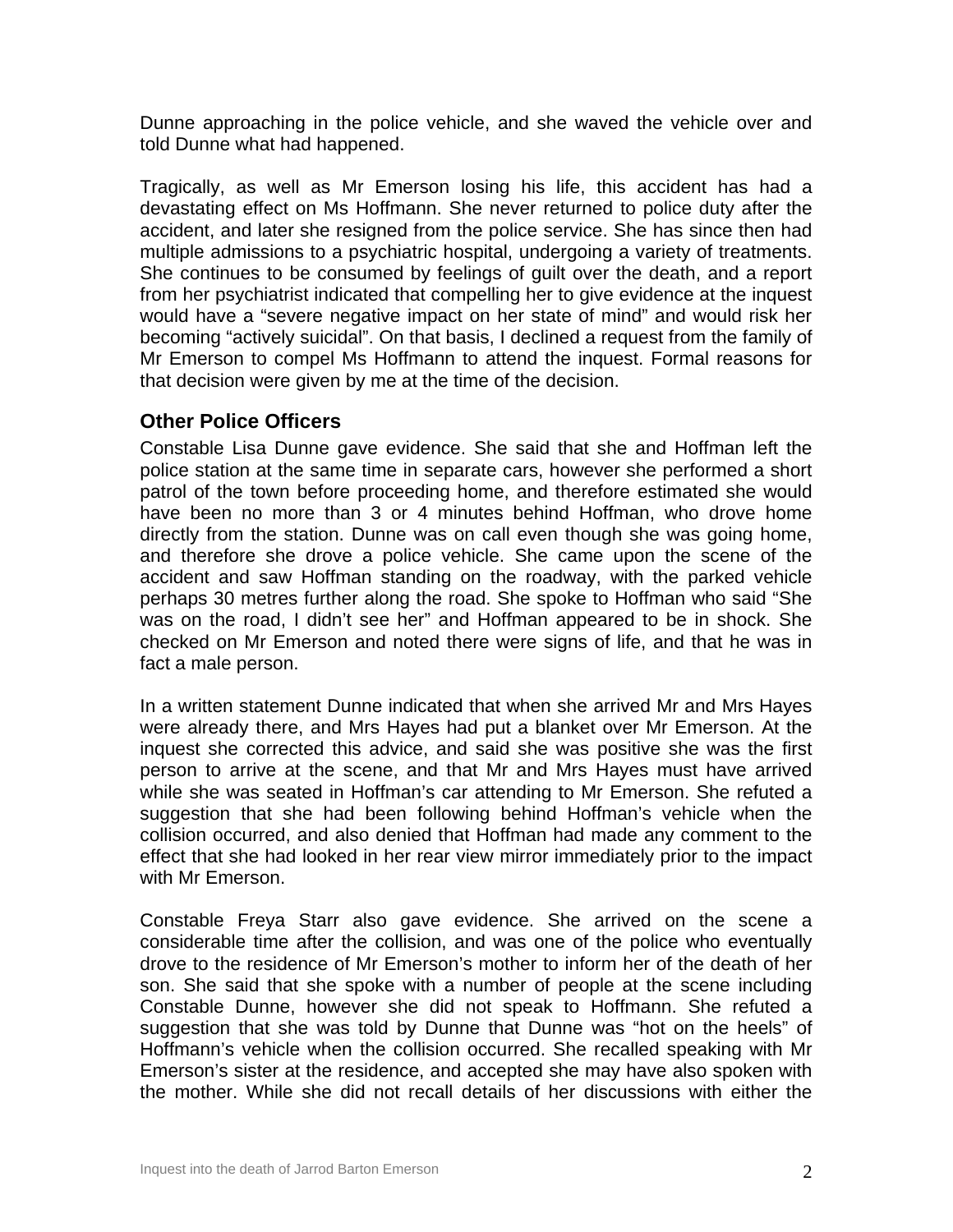mother or sister of Mr Emerson, she denied she had said anything to indicate that Constable Dunne was following closely behind Hoffmann.

A number of police attended the scene and set about controlling traffic, and attending to the usual formalities following a serious vehicle accident. Because a police officer was involved in a fatal accident, a commissioned officer was called to the scene by other police, and Inspector Cliff Dieckman attended as a result. The Ethical Standards Command Investigators also attended due to a police officer being involved. I must say that at the inquest it became apparent the chain of command with such a number of police present became confusing. Mention was made of District Duty Officer Senior Sergeant Mark Oliver; Sergeant Dale Gough, the Officer in Charge, Esk station; Sergeant Timothy Hoffmann (no relation to Ms Ianessa Hoffmann); Com Co Sergeant Smit; and Accident Investigation Squad Officer Senior Constable Craig Bellchambers. Exactly who was in command of who is not clear. Of interest is that apart from the Ethical Standards staff, all other police were from the general area where Ms Hoffmann worked as a police officer, and the potential conflicts of interest are obvious.

In any event, Inspector Dieckman provided a statement about a conversation he had with Ms Hoffmann on the night in question. He said that she told him that some 300-400 metres after the lit intersection she saw a vehicle's headlights come around the corner behind her, that she glanced quickly to see this in the rear view mirror, and then she saw Mr Emerson in the middle of the road, step in front of her. She steered to the right to miss him, but he collided with her vehicle. The conversation was not recorded.

Senior Constable Renee Hoile of Ipswich police was not on duty on the relevant day. She was at the time in a relationship with Lisa Dunne and was also a friend of Ms Hoffmann. As a result, Lisa Dunne phoned her from the accident site, and Ms Hoile also attended. She has provided a statement indicating she drove Ms Hoffmann from the scene back to the Lowood police station, and that during the trip Ms Hoffmann provided a version of events. She said Ms Hoffmann told her that after she came around the corner she saw a striped shirt in front of her, and that something then hit the car and windscreen, and remained on the car. The windscreen shattered. She slowed gradually so as to avoid causing whatever was on the car from falling in front of the car and then being run over.

Hoile also said she spoke to Lisa Dunne about the incident. Dunne told her that although she was traveling home by the same route as Ms Hoffmann, she did one more "lap of town" before leaving Lowood. She said that when she arrived at the accident scene Ms Hoffmann's vehicle was stopped on the side of the road and Ms Hoffmann was "moving around the vehicle screaming".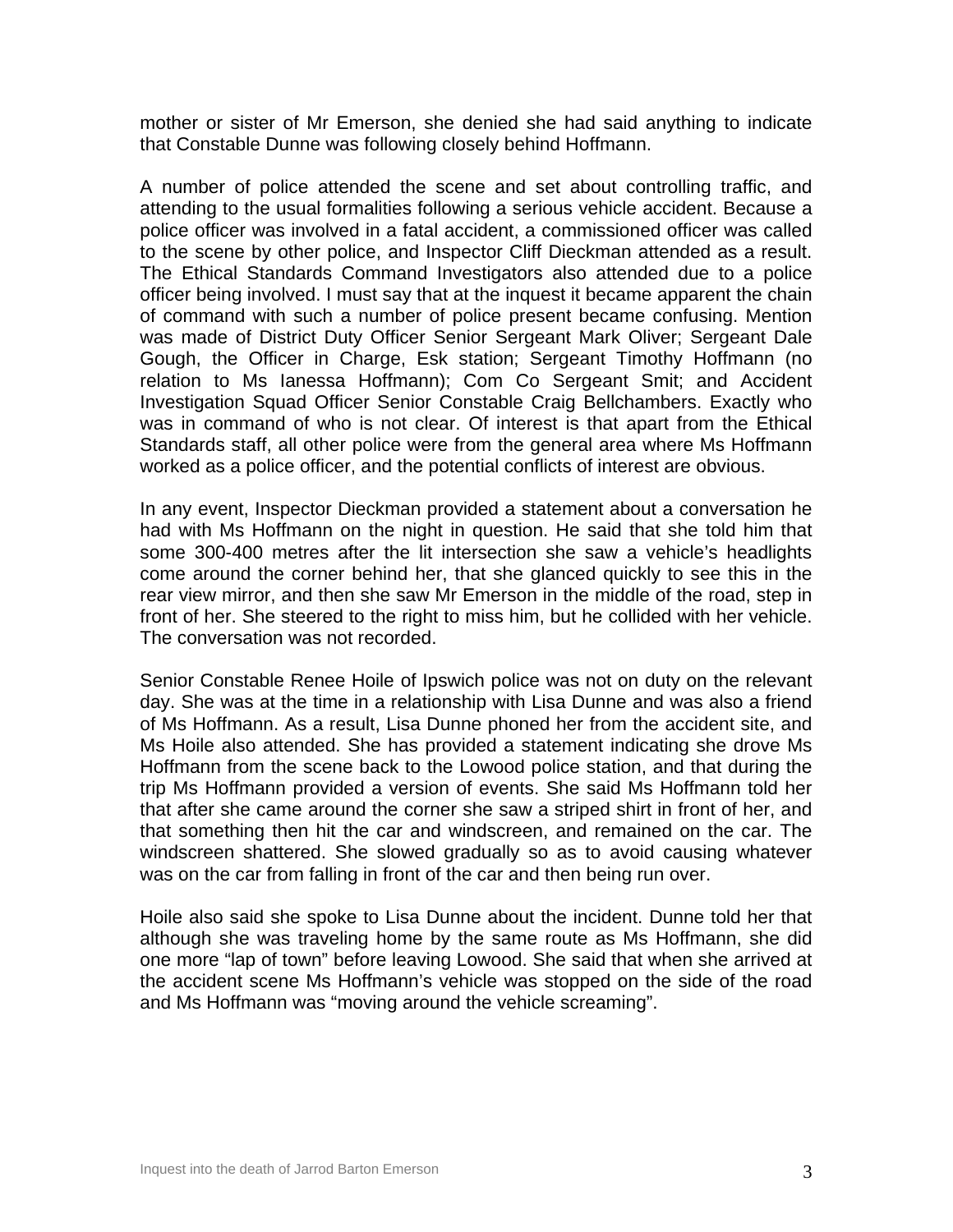## **Civilian witnesses**

A number of drivers of other vehicles have come forward to provide information about what they saw in the vicinity of the collision on the night in question. Although no person saw the collision take place, the information is useful to help reconstruct the events leading to the collision.

Julie Hayes, the person mentioned earlier who stopped to give assistance at the scene, had driven by the same area only 5 to 10 minutes before she came upon the accident scene. On the earlier occasion she was driving towards Lowood, and after dropping her daughter in Lowood she was on the return journey when she stopped to help.

On the way into Lowood, Ms Hayes said that her husband, who was a passenger in her car, noticed a man first, and then she saw him at a distance of about 50 metres, walking in the middle of the westbound lane of Forest Hill Fernvale Rd, near the Reinbotts Rd intersection. She described him as "staggering" and "not walking in a straight line". Her husband said "Watch out for that bloke". She lives in the area and said it is not unusual for people to walk on the road instead of the footpath because the path is darker due to no linemarking, and is also somewhat uneven in its surface. Even so, she felt it was "silly" for a person to be walking where she saw this person. While the lighting in the area was poor at the time, it is now considerably better due to recent development in the area, including new housing.

When she came upon the accident she saw there was already a police vehicle stopped, as well as the car which struck Mr Emerson. Obviously this was Lisa Dunne's vehicle. Ms Hayes did not see a police car driving on the road prior to coming upon the accident scene. While speaking to Ms Hoffmann at the scene, she said Ms Hoffmann told her "I saw him on the side of the road and slowed down, then he just stepped out in front of me. I couldn't do anything".

Errol Hayes provided a statement in which he described seeing "a male person right out in the middle of the west bound lane of the Forest Hill Fernvale Road. The person was staggering around all over the road and I recall I warned Julie to be careful….". He estimated it was only 5 or 6 minutes before they came upon the accident scene during their return journey.

Terrence Gibbons provided a statement to police. He said that on the night in question he was driving in a westerly direction on Forest Hill Fernvale Road between 11.20pm and 11.30pm on the night in question. He recalled seeing a male person walking in a westbound direction "up the centre of the eastbound lane. The male person turned and appeared to be waving in an attempt to stop the vehicle. I slowed my vehicle and was about to stop but then I saw a can or bottle in the male's left hand and decided not to stop".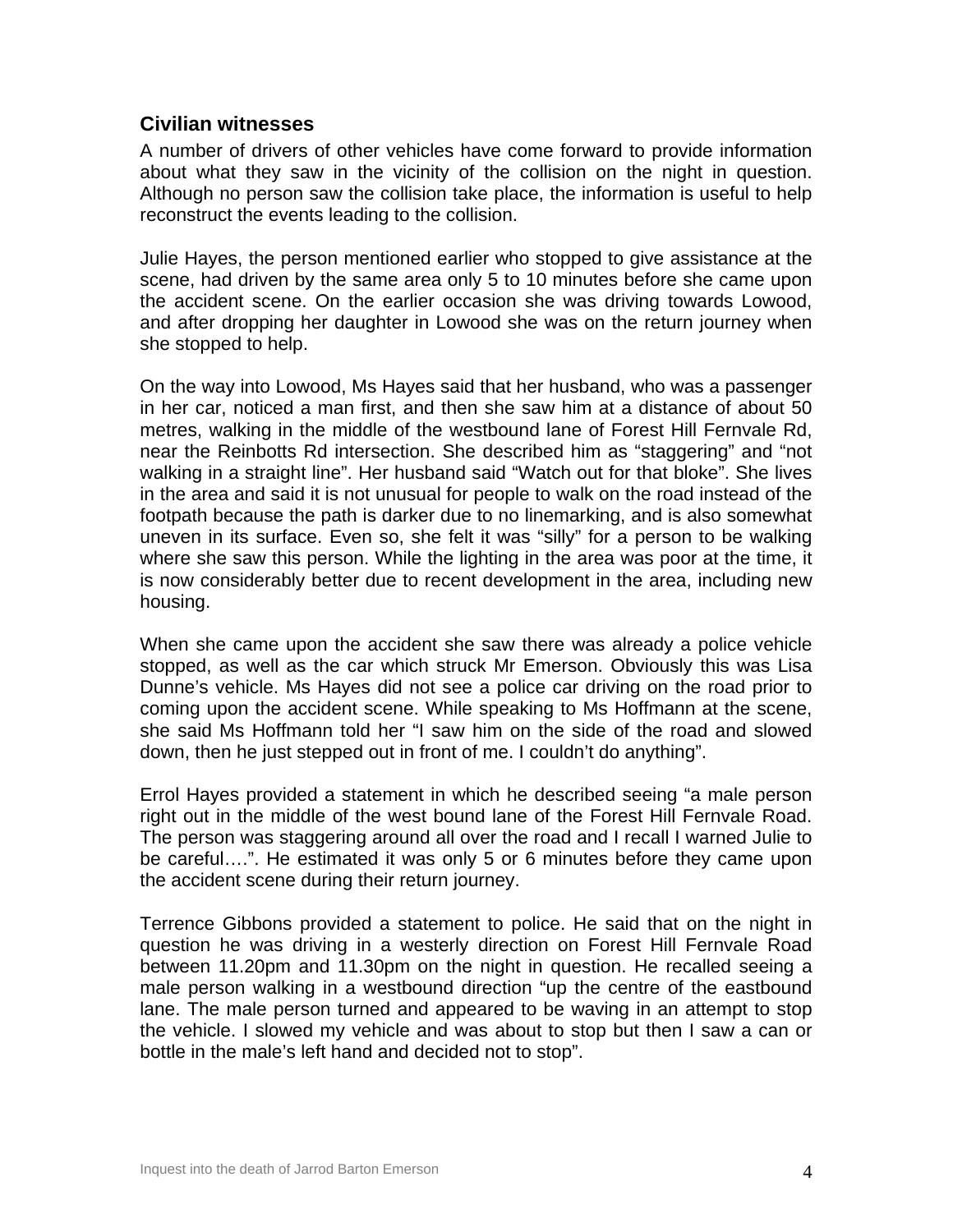Alexander Reid also provided a statement to police in which he said that on the night in question he was driving west on Forest Hill Fernvale Road when he saw a male pedestrian who "was on the right hand side of the road and was waving his hands and appeared to be trying to hitch a ride. He appeared to be in the middle of the right hand lane and was wearing dark clothing and seemed to be jumping around. The pedestrian certainly gave me quite a fright when I first saw him".

Beryl Bichel also provided a statement to police. A little before 11.50pm on the night in question she was driving west on Forest Hill Fernvale Road "in the area near Reinbotts Road when I saw a male person standing in the middle of the road about twenty metres from the corner…..The male person gave me quite a fright as when I first saw him he was standing in the middle of the road with both arms outstretched. He was facing directly towards me and made no effort to get out of the way of my car. I was traveling about 60kmh but slowed even further and drove carefully around him…..I heard about the tragic incident the next day and contacted police as I felt it easily could have been me that hit him".

Johnathon Hunt is a young man who knew Jarrod Emerson personally. He informed police that on the night in question he was driving on Forest Hill Fernvale Road and he saw "a male person walking on the road at a point about 200 metres on the Lowood side of the 80kmh sign. The male person was walking backwards on the centre line in the middle of the road. He looked to be stumbling and appeared drunk. The male had his thumb out and was wearing a striped shirt. As I got closer I recognized the male person as Jarrod Emerson. I drove around him on the road and when I got back to my mate's place we had a discussion on how we both had nearly hit the guy on the road and that if he kept on doing that sort of thing he would get run over".

Jhi Appelt was the mate Mr Hunt referred to, and Appelt also provided a statement to police. He said that "late that night" he was following Mr Hunt on Forest Hill Fernvale Road, and "I looked down at my mobile phone which had started to ring and when I looked back up I saw a person standing on the centre line in the middle of the road. The male was facing towards me and appeared to be staggering. As I got closer I recognized the person to be Jarrod Emerson. He had his arms outstretched and I think I saw a bottle in one of his hands but I am not absolutely sure. I was going to stop and pick him up but the front passenger's seat of my vehicle was full of gear and I knew he wasn't far from home anyway. When I got back to my place I had a discussion with my mate John on how dangerous it was to be staggering around on the road".

Gary Lyell provided a statement to police in which he said he was driving west on Forest Hill Fernvale Road around 11.30pm on the night in question, and there was another vehicle about 40 metres in front of him. He said that about 200 metres "past the intersection with the Lutheran Church on the corner…..I saw a male person come from the right hand side of he road toward the vehicle in front.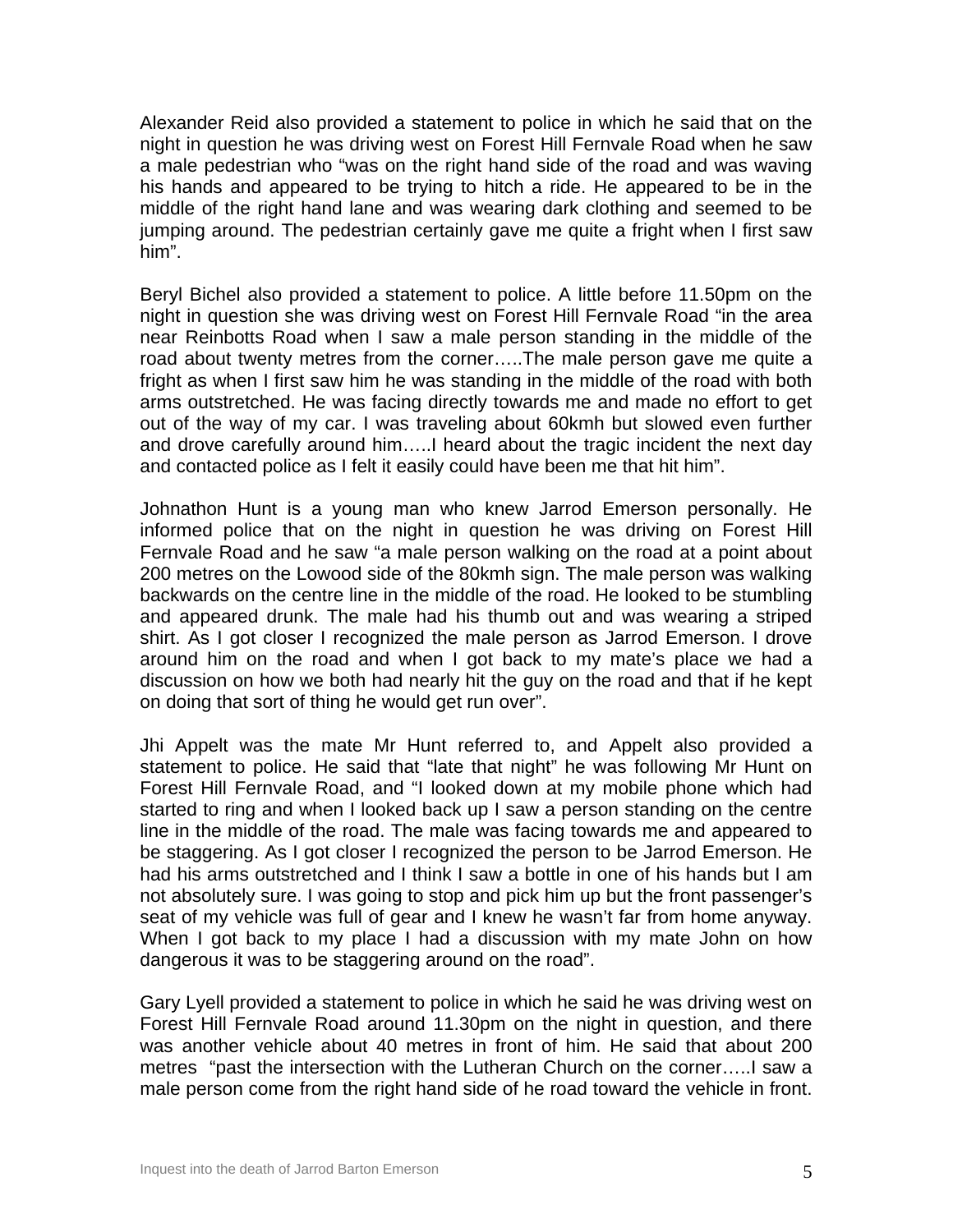The male person was staggering across the road in a drunken fashion and was waving a hand as if trying to hitch a ride. I am unsure as to whether the vehicle in front even saw the male person as they did not swerve and I did not see any brake lights illuminate. The male person continued to stagger across the white line as I approached. I braked and swerved my car to the left, pulling about a third of my vehicle off the road to avoid colliding with him. I recall that there was a driveway at that location with white painted tyres either side of the entrance and I was concerned there was not enough room to get through. As I drove past the male person he was close enough to touch the car if he had wished".

Other than Hunt and Appelt there is no positive identification of the pedestrian as Jarrod Emerson by these civilian witnesses. There is however strong circumstantial evidence that it was Mr Emerson who was seen by all of the witnesses. With Julie and Errol Hayes, they had traveled in the opposite direction only minutes before coming upon the accident site during the return journey, and they had seen only one person on the road on the first occasion. Given the relatively remote location and the short time between the two journeys, it seems highly unlikely that the person they saw on the road was not Mr Emerson. With the other witnesses, while the circumstantial evidence is not as strong as with Mr and Mrs Hayes, there is a common theme of a lone male person walking unsteadily on the roadway, trying to hitch a ride, at around the time of the collision, and within perhaps 200 or 300 metres of the location of the accident. The clear inference is that it was Mr Emerson who was seen. The alternative, and in my view, unlikely explanation, is that there were at least two lone men behaving in this fashion at this time and location, but not one witness observed more than one man.

## **Expert evidence**

Senior Constable Craig Bellchambers, a crash investigator with Queensland Police, carried out an investigation of the accident. He attended the scene on the night in question and had various photographs taken, measurements made, and physical evidence collected. He indicated there was insufficient evidence upon which he could conduct a speed analysis of the vehicle which struck Mr Emerson, particularly due to the absence of tyre marks on the roadway, however he also found that "the physical evidence at the scene of this incident does not indicate that speed is a contributing factor". He commented that taking into account the statements from the various civilian witnesses together with the physical evidence this indicated "no aspect of dangerous or culpable driving by (*sic*. Ms Hoffman)". S/C Bellchambers said he did not know Ms Hoffman prior to the accident.

Ms Hoffman was breath tested and the test was overseen by the Police Ethical Standards Unit. It returned a 0% blood alcohol result.

As Ms Hoffman was a police officer I considered it was desirable to have an independent crash investigator prepare a report on the accident, and John Ruler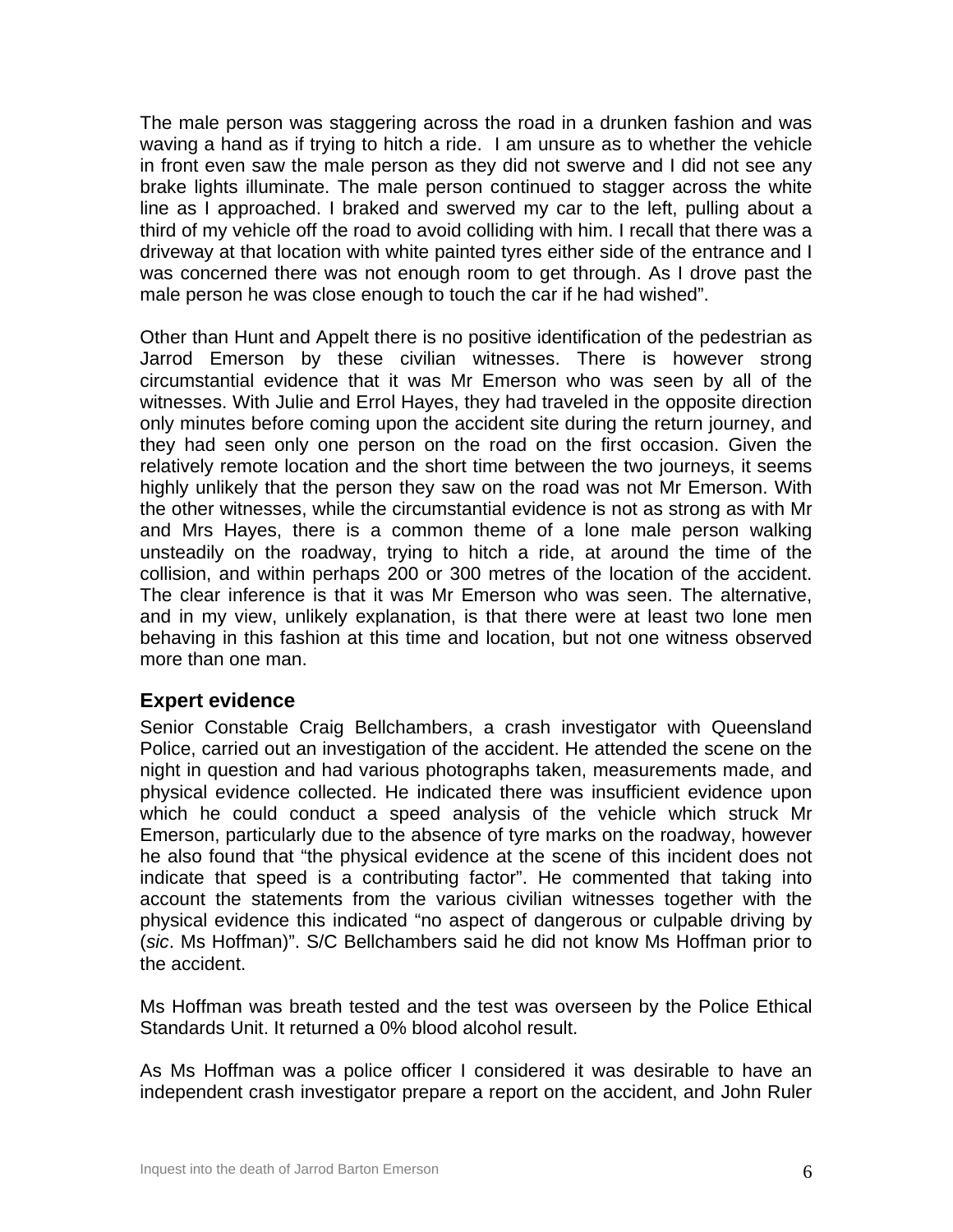was engaged for this purpose. Mr Ruler is a well known collision analyst with very extensive experience over a career of more than 22 years. He has undergone extensive training in Australia, The United States, and Canada. He is a published author of various collision research papers in Australia and the United States, and appears regularly in all Courts in Queensland as a collision expert.

Mr Ruler was not engaged until some time after the accident, and therefore he did not attend the scene on the night in question, although he did subsequently do so. He relied to a large extent on the photographs, measurements and evidence gathered by S/C Bellchambers to prepare his report.

Mr Ruler concluded his report by stating:

*"There is little on which to base a speed analysis for either the sedan or the speed up to which the pedestrian has been accelerated to on impact.* 

*No tyre marks were left to indicate heavy braking either prior to or after impact, no throw distance of the pedestrian has been left as the pedestrian has remained with the sedan.* 

*From the available information it would be my opinion that there is nothing to suggest that the speed of the sedan pre-impact was anything other than at or near the speed limit. The physical evidence supports the statement given by the driver with respect to her speed and her actions post-impact".* 

Mr Ruler also gave evidence at the inquest. In discussing visibility he said "At nighttime it is very difficult to see pedestrians in unlit areas". He explained that darker clothes made it more difficult to see a pedestrian, and that he understood that Mr Emerson was wearing relatively dark clothing. Given the location, time of night, clothing of Mr Emerson, and the speed of the vehicle, Mr Ruler was of the opinion that the collision "would have been very hard to avoid". He confirmed that he entirely agreed with the report of S/C Bellchambers.

## **Autopsy and toxicology**

Autopsy revealed multiple limb fractures which were sufficient to cause extensive blood loss and shock. In addition, there were extensive, severe pulmonary contusions of sufficient extent to cause respiratory difficulty and death. Further, there were lacerations of the lungs which would have contributed to the development of shock. Splenic laceration was noted, however the blood loss associated with this was minimal, suggesting death occurred soon after impact.

Toxicology testing showed a moderate blood alcohol concentration of 0.098%.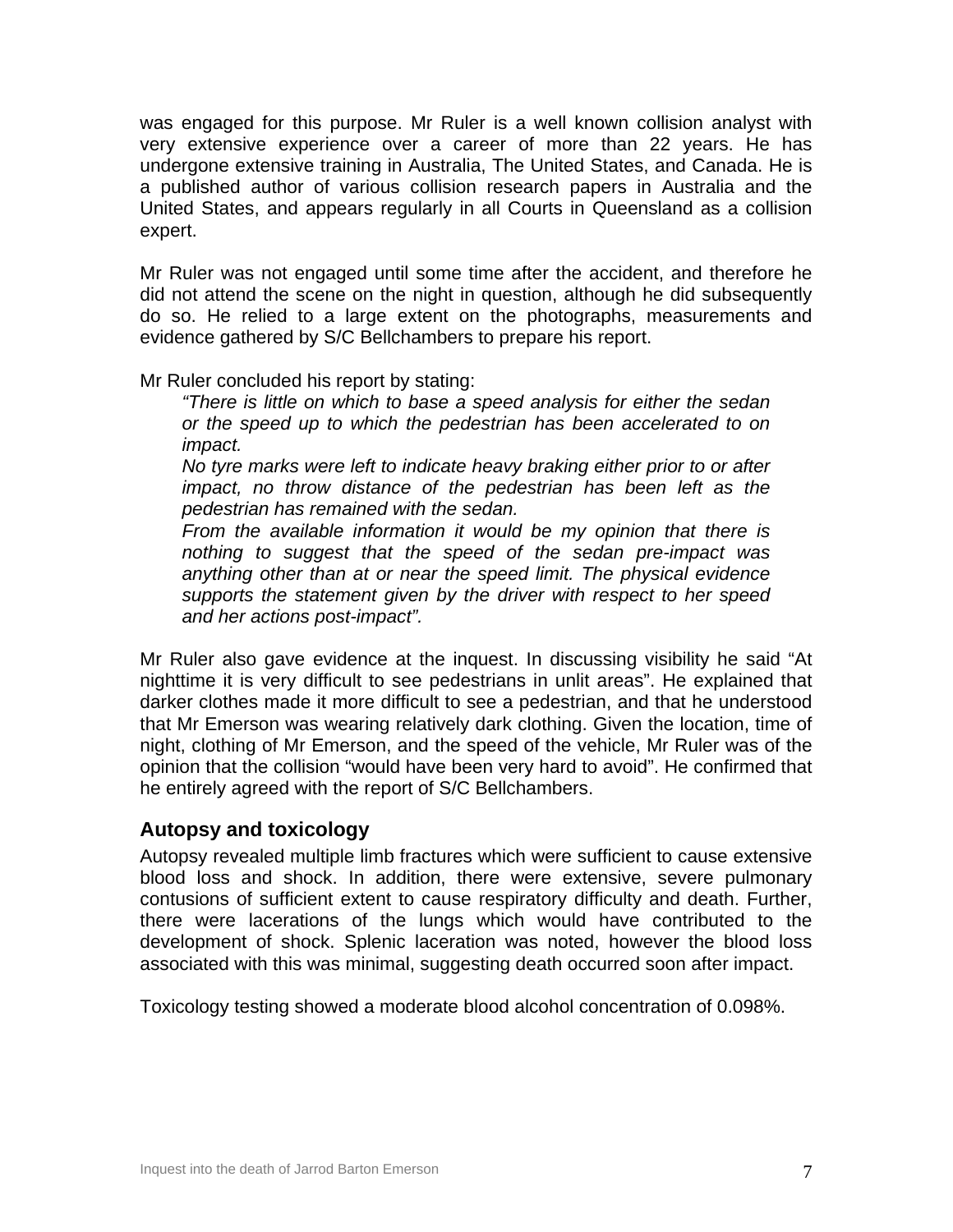## **The conspiracy theory**

While no members of Mr Emerson's family have provided a statement, or sought to give evidence at the inquest, counsel for the family put his instructions to a number of police witnesses. It is apparent there is a suspicion that a number of police have conspired to give false testimony in an attempt to conceal inappropriate driving by either, or both, Ianessa Hoffmann and Lisa Dunne.

It seems that the mother and sister of Mr Emerson recall that when Officer Freya Starr called at their home to advise them of the death, she informed them that a police vehicle was traveling close behind the vehicle driven by Hoffmann. The exact language alleged is not known, given the two family members did not provide any evidence, and it is also unclear whether they allege one conversation heard by both of them, or two separate conversations.

Coupled with this, there is the evidence from Hoffmann, in her statement, that prior to the intersection with Rienbotts Rd she looked in her rear view mirror and saw another vehicle some distance behind. This is supported to some extent by the evidence of Inspector Dieckman who says the Ms Hoffmann told him that 300 or 400 metres after the lit intersection she looked in her rear view mirror and saw the lights of another car behind her, before then seeing Mr Emerson on the roadway. Obviously, these two versions differ as to where she was when she looked in the mirror, but there was never any suggestion by Hoffmann, in either version, that any vehicle was close behind her.

Based on these matters, in submissions from the bar table, counsel for the family suggested a conspiracy between officers Hoffmann, Dunne and Starr to conceal the fact that Dunne was traveling very close behind Hoffmann at the time of the collision, and that this distraction may have contributed to the collision occurring.

Apart from the observation that it is not clear exactly what officer Starr is alleged to have said to the family, it needs to be remembered that both family members were recalling parts of a conversation during which they were informed of the unexpected death of their son and brother. It hardly needs to be said that in such circumstances the reliability of the memory of the details of a conversation would be questionable. The devastating nature of the initial advice of the death would surely test the ability of any person to remain properly focused on any subsequent discussion.

It is also relevant that Officer Dunne says she was only minutes behind Hoffmann. Whether this information was misconstrued by the family as meaning Dunne was immediately behind Hoffmann seems to be a real possibility. The family has not indicated whether they were told Dunne was, for instance "not far behind" or arrived "very soon after" and so on. Officer Starr does not recall any conversation about this issue, however if the information was as innocent as advising that Dunne was following not far behind Hoffmann and arrived on the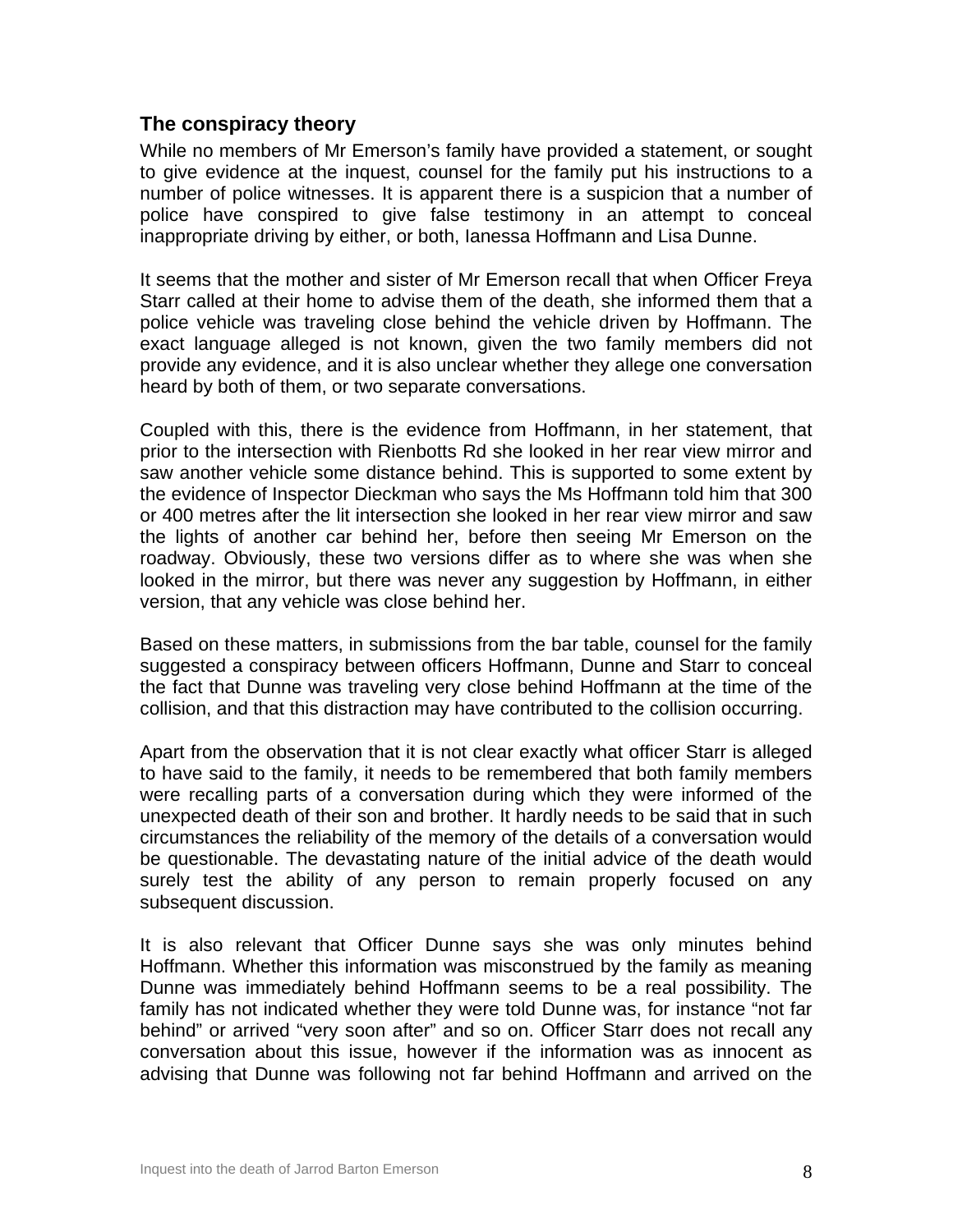scene very soon after the collision, this would hardly be something one would be expected to recall when giving evidence more than two years after the event.

If there was a conspiracy, it would mean that Hoffmann decided on the night in question to conceal the fact that Dunne was following close behind her, as she did not say this to anyone, including Inspector Dieckman. Logically, the only person who could have provided such information to Officer Starr was Officer Dunne, since only Hoffmann and Dunne could know the truth, and Hoffmann would hardly tell Starr this information if on the same night she was concealing it from Inspector Dieckman.

Clearly Hoffmann and Dunne had an opportunity to discuss the matter between themselves before other police arrived. Remembering that both are police officers who are therefore presumably well versed in evidence gathering techniques, it seems implausible that Hoffmann would deliberately mislead Inspector Dieckman without first making sure that she and Dunne would give similar accounts. That is, if she was composed enough to conceal from Inspector Dieckman the fact that Dunne was close behind her, surely she would have discussed that with Dunne before doing so, as she would be well aware Dunne would also be asked to give a statement, since she was the first person on the scene. If that is so, then it is very unlikely that Dunne would have told Starr that she was following close behind.

In all the circumstances I am not persuaded that the evidence supports the suspicion of a conspiracy between the police to conceal evidence, or the fact that Dunne was following close behind Hoffmann.

Even if Dunne had been following close behind Hoffmann, and Hoffmann had looked in her rear view mirror just prior to impact, I cannot see how this would shift any of the responsibility for the collision to either driver. There is nothing improper about following closely behind another car, unless it is so close as to not be maintaining a safe distance, and there is no suggestion of this. Indeed, if Starr was dangerously close behind Hoffmann one might expect she would have collided with the rear of Hoffmann's car when it unexpectedly struck Mr Emerson. The very fact that the two cars did not come together seems to me to be evidence in itself that there was at least an adequate distance between the vehicles so as not to be unsafe. There is also nothing improper about looking in the rear view mirror if a car is following close behind.

#### **Overview**

Apart from the matter just discussed, there is no suggestion that the police investigation of this collision was anything other than professional and thorough. The collision analysis report by S/C Bellchambers was supported by the independent opinion of Mr Ruler. The Ethical Standards Unit apparently oversaw the whole investigation, and the integrity of that unit has not been called into question.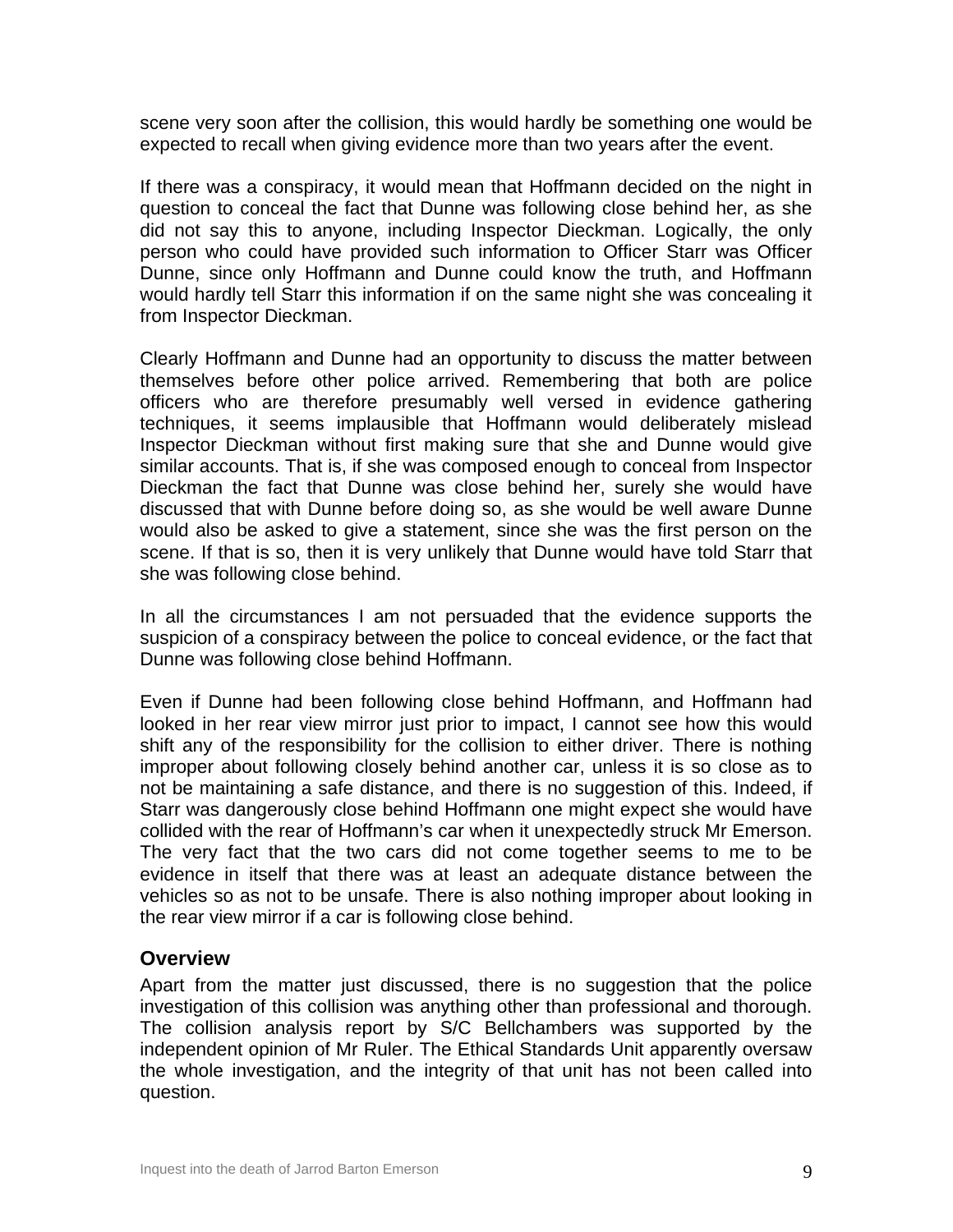Even so, it seems to be an obvious potential conflict of interest to have a police officer who is involved in a fatal accident, investigated by police from the same area. S/C Bellchambers was based at Ipswich, the nearest major police station to Lowood. Many other police deployed to the scene on the night in question were also stationed in the area. Even if the police involved in the investigation do not know the officer under investigation, as was apparently the case with S/C Bellchambers and Ms Hoffmann, it is important from a public confidence perspective that the investigation be seen as being as impartial as practicable. Ultimately it will be police investigating police, but drawing on police in the same area as the officer under investigation should be avoided. In remote areas this may sometimes be impractical, but at least in South East Queensland it should not be difficult to draw on police from elsewhere in the region

In addition, while the Ethical Standards Unit was involved, the chain of command was far from clear. The number and variety of police at the scene was extensive, but exactly what the Ethical Standards Unit supervised, and how they managed such a role, was not something which any of the police called at the inquest really seemed to be able to explain. Again, the system needs to be transparent as well as thorough.

Having made those general observations, in the present incident I am satisfied that the collision occurred as described by Ms Hoffmann, and supported by the various other drivers who saw Mr Emerson on the road. That is, Mr Emerson had walked on the roadway in darkness for a considerable time, trying to hitch a ride; numerous vehicles drove past him, causing alarm to the drivers by his sudden, unexpected and dangerous appearance on the roadway; common sense says that if enough cars come past, eventually one is going to collide with the pedestrian, and at least one car (driven by Gary Lylell) came perilously close before Ms Hoffmann arrived. Ms Hoffmann was the driver chosen as much by chance as any other factor, as the driver who ultimately collided with Mr Emerson. I can see no basis upon which Ms Hoffmann should be held at fault.

#### **Findings**

I make the following formal findings:

- 1. The person who died was Jarrod Barton Emerson;
- 2. Mr Emerson died on the 22<sup>nd</sup> December 2006 at Forest Hill Fernvale Rd, Lowood;
- 3. The cause of death was:
	- 1(a) Multiple injuries, due to or as a consequence of
	- 1(b) Motor vehicle accident (pedestrian);